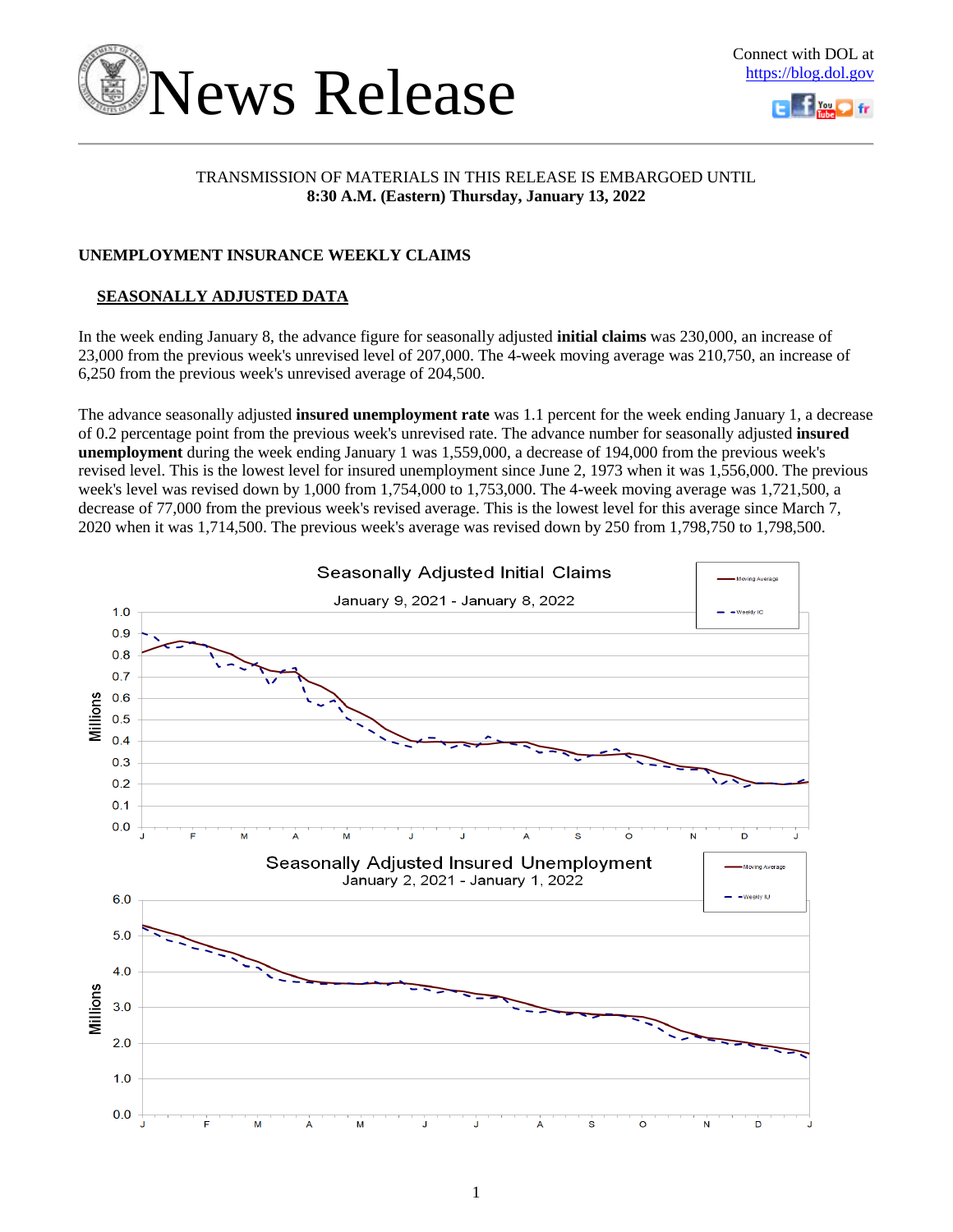### **UNADJUSTED DATA**

The advance number of actual initial claims under state programs, unadjusted, totaled 419,446 in the week ending January 8, an increase of 103,693 (or 32.8 percent) from the previous week. The seasonal factors had expected an increase of 81,072 (or 25.7 percent) from the previous week. There were 1,082,696 initial claims in the comparable week in 2021.

The advance unadjusted insured unemployment rate was 1.5 percent during the week ending January 1, an increase of 0.1 percentage point from the prior week. The advance unadjusted level of insured unemployment in state programs totaled 2,056,818, an increase of 187,075 (or 10.0 percent) from the preceding week. The seasonal factors had expected an increase of 381,506 (or 20.4 percent) from the previous week. A year earlier the rate was 4.1 percent and the volume was 5,756,886.



The total number of continued weeks claimed for benefits in all programs for the week ending December 25 was 1,948,624, an increase of 226,264 from the previous week. There were 19,377,528 weekly claims filed for benefits in all programs in the comparable week in 2020.

During the week ending December 25, Extended Benefits were available in the following 3 states: Connecticut, New Jersey, and New Mexico.

Initial claims for UI benefits filed by former Federal civilian employees totaled 700 in the week ending January 1, a decrease of 23 from the prior week. There were 339 initial claims filed by newly discharged veterans, an increase of 66 from the preceding week.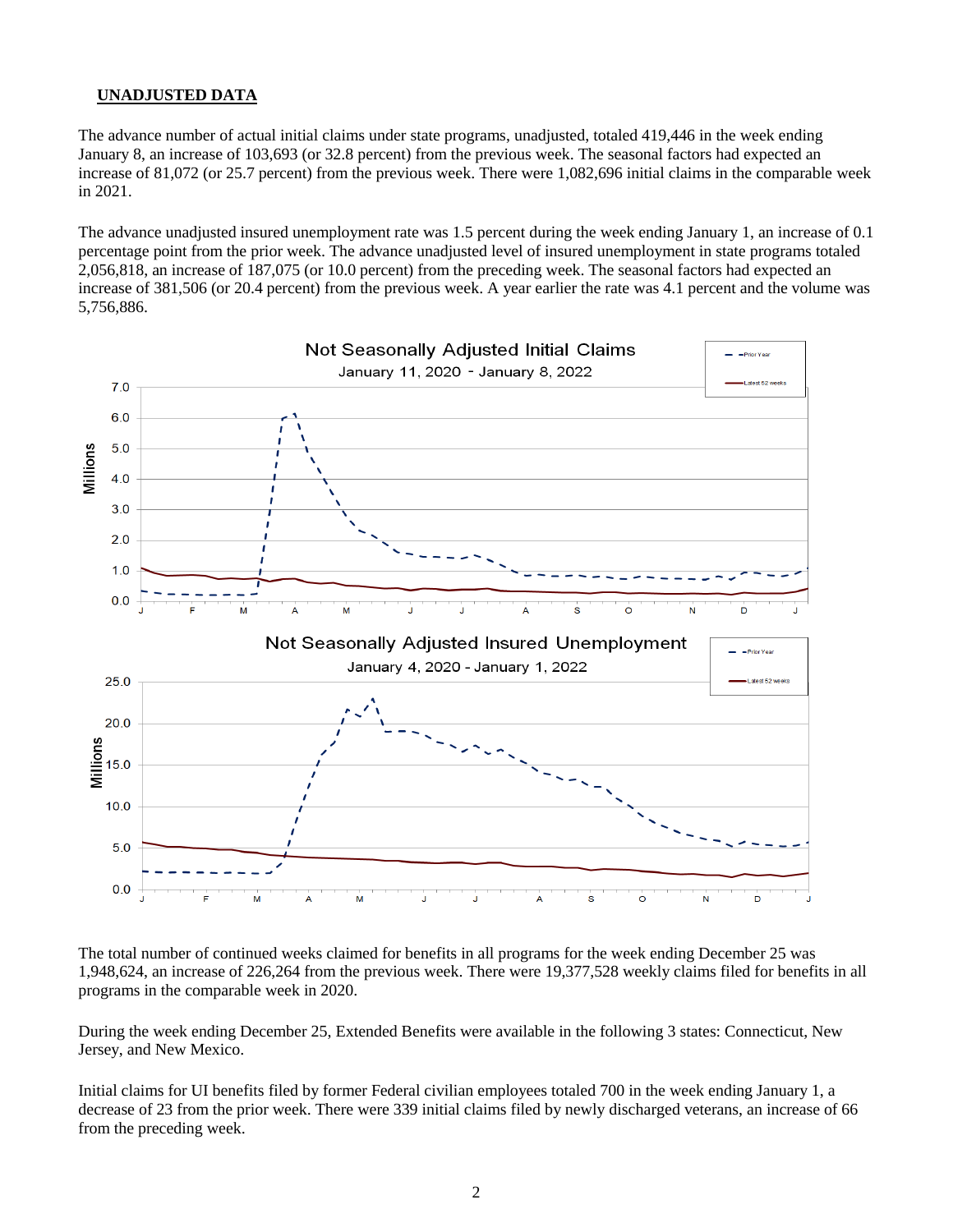There were 9,619 continued weeks claimed filed by former Federal civilian employees the week ending December 25, an increase of 197 from the previous week. Newly discharged veterans claiming benefits totaled 4,551, an increase of 315 from the prior week.

The highest insured unemployment rates in the week ending December 25 were in Alaska (3.2), Minnesota (2.6), California (2.5), New Jersey (2.4), Illinois (2.3), New York (2.3), Massachusetts (2.1), Rhode Island (2.1), Connecticut (2.0), and Oregon (1.9).

The largest increases in initial claims for the week ending January 1 were in New York (+8,812), Pennsylvania (+6,772), Connecticut (+6,020), Washington (+4,626), and Michigan (+3,923), while the largest decreases were in Missouri (-1,086), Tennessee (-674), Puerto Rico (-329), Rhode Island (-288), and New Mexico (-101).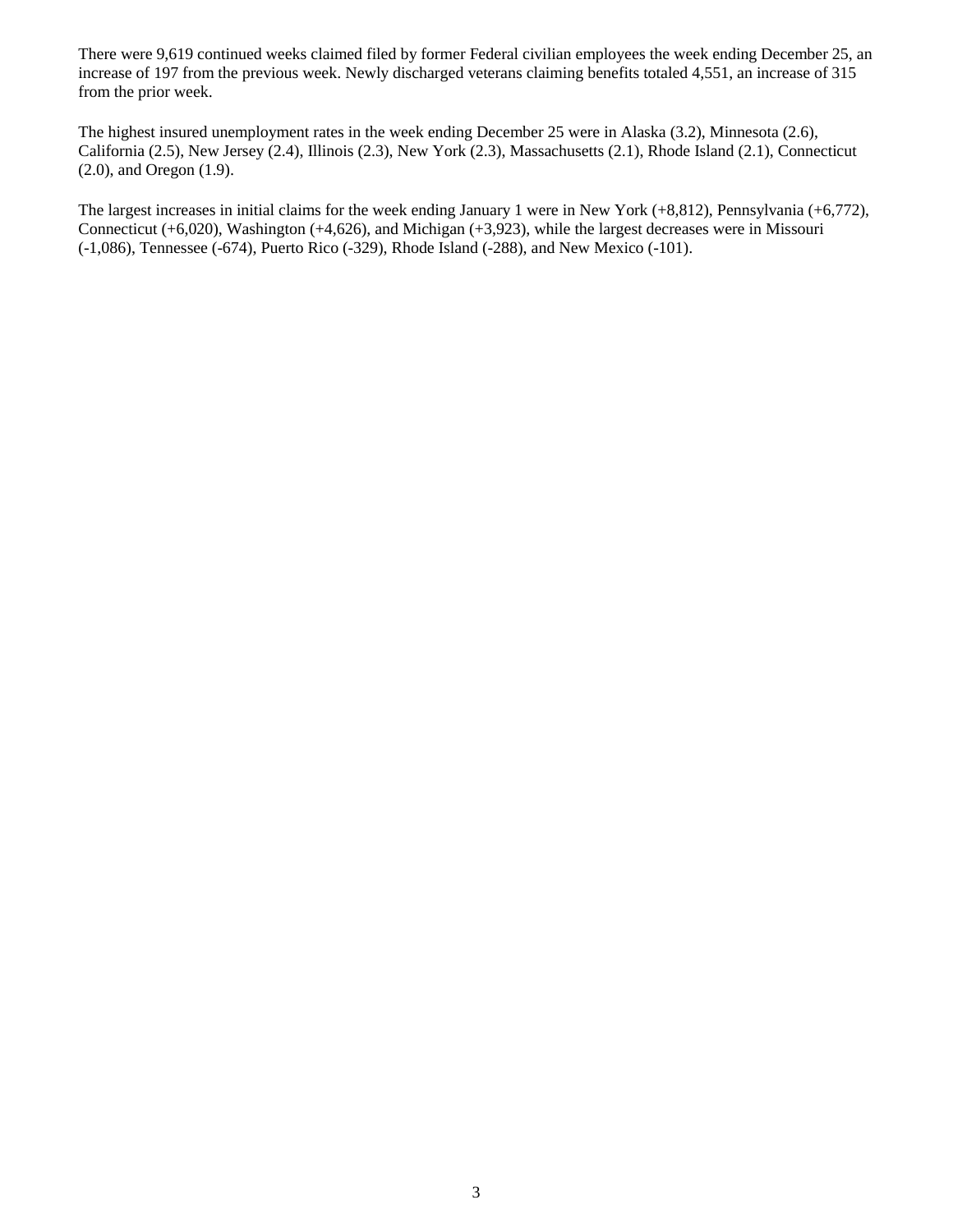### UNEMPLOYMENT INSURANCE DATA FOR REGULAR STATE PROGRAMS

| <b>WEEK ENDING</b>                           | <b>January 8</b> | <b>January 1</b> | <b>Change</b> | December 25 | Prior Year <sup>1</sup> |
|----------------------------------------------|------------------|------------------|---------------|-------------|-------------------------|
| Initial Claims (SA)                          | 230,000          | 207,000          | $+23,000$     | 200,000     | 904,000                 |
| Initial Claims (NSA)                         | 419,446          | 315,753          | $+103,693$    | 257,870     | 1,082,696               |
| 4-Wk Moving Average (SA)                     | 210,750          | 204,500          | $+6,250$      | 199.750     | 812,750                 |
| <b>WEEK ENDING</b>                           | <b>January 1</b> | December 25      | <b>Change</b> | December 18 | Prior Year <sup>1</sup> |
| Insured Unemployment (SA)                    | 1,559,000        | 1,753,000        | $-194,000$    | 1,718,000   | 5,240,000               |
| Insured Unemployment (NSA)                   | 2,056,818        | 1,869,743        | $+187,075$    | 1,638,595   | 5,756,886               |
| 4-Wk Moving Average (SA)                     | 1,721,500        | 1,798,500        | $-77.000$     | 1,860,000   | 5,291,000               |
| Insured Unemployment Rate $(SA)^2$           | 1.1%             | 1.3%             | $-0.2$        | 1.3%        | 3.7%                    |
| Insured Unemployment Rate (NSA) <sup>2</sup> | 1.5%             | 1.4%             | $+0.1$        | 1.2%        | 4.1%                    |

### INITIAL CLAIMS FILED IN FEDERAL PROGRAMS (UNADJUSTED)<sup>3</sup>

| <b>WEEK ENDING</b>              |      | January 1 December 25 | <b>Change</b> | Prior Year <sup>1</sup> |
|---------------------------------|------|-----------------------|---------------|-------------------------|
| Federal Employees (UCFE)        | 700- | 723                   | $-23$         | 2.029                   |
| Newly Discharged Veterans (UCX) | 339  | 273                   | $+66$         | 1.062                   |

### CONTINUED WEEKS CLAIMED FILED FOR UI BENEFITS IN ALL PROGRAMS (UNADJUSTED)<sup>3</sup>

| <b>WEEK ENDING</b>                     | December 25 | December 18 | <b>Change</b> | Prior Year <sup>1</sup> |
|----------------------------------------|-------------|-------------|---------------|-------------------------|
| <b>Regular State</b>                   | 1,865,429   | 1,634,510   | $+230,919$    | 5,327,960               |
| <b>Federal Employees</b>               | 9,619       | 9,422       | $+197$        | 16,915                  |
| Newly Discharged Veterans              | 4,551       | 4.236       | $+315$        | 9,528                   |
| Extended Benefits <sup>4</sup>         | 53,633      | 57,674      | $-4.041$      | 1,328,333               |
| State Additional Benefits <sup>5</sup> | 1,999       | 2,186       | $-187$        | 2,560                   |
| STC / Workshare <sup>6</sup>           | 13,393      | 14,332      | $-939$        | 94,819                  |
| TOTAL <sup>7</sup>                     | 1,948,624   | 1,722,360   | $+226.264$    | 19,377,528              |

### FOOTNOTES

SA - Seasonally Adjusted Data, NSA - Not Seasonally Adjusted Data Continued weeks claimed represent all weeks of benefits claimed during the week being reported, and do not represent weeks claimed by unique individuals.

- 1. Prior year is comparable to most recent data.
- 2. Most recent week used covered employment of 138,088,262 as denominator.
- 3. NOTICE: Ongoing claims for PUA and PEUC are no longer included in this news release. Any ongoing claims for these programs represent activity for periods prior to the programs' expiration on September 6, 2021. Claims activity for these programs will continue to be posted online at: [Weekly Pandemic Program Claims](https://oui.doleta.gov/unemploy/docs/weekly_pandemic_claims.xlsx)
- 4. Information on the EB program can be found here: [EB Program information](https://oui.doleta.gov/unemploy/extenben.asp)
- 5. Some states maintain additional benefit programs for those claimants who exhaust regular benefits, and when applicable, extended benefits. Information on states that participate, and the extent of benefits paid, can be found starting on page 4-4 of this link: [Extensions and Special Programs PDF](https://oui.doleta.gov/unemploy/pdf/uilawcompar/2020/special.pdf#page=4)
- 6. Information on STC/Worksharing can be found starting on page 9-10 of the following link: [Extensions and Special Programs](https://oui.doleta.gov/unemploy/pdf/uilawcompar/2020/special.pdf#page=9)  [PDF](https://oui.doleta.gov/unemploy/pdf/uilawcompar/2020/special.pdf#page=9)
- 7. Prior year total includes PUA and PEUC claims.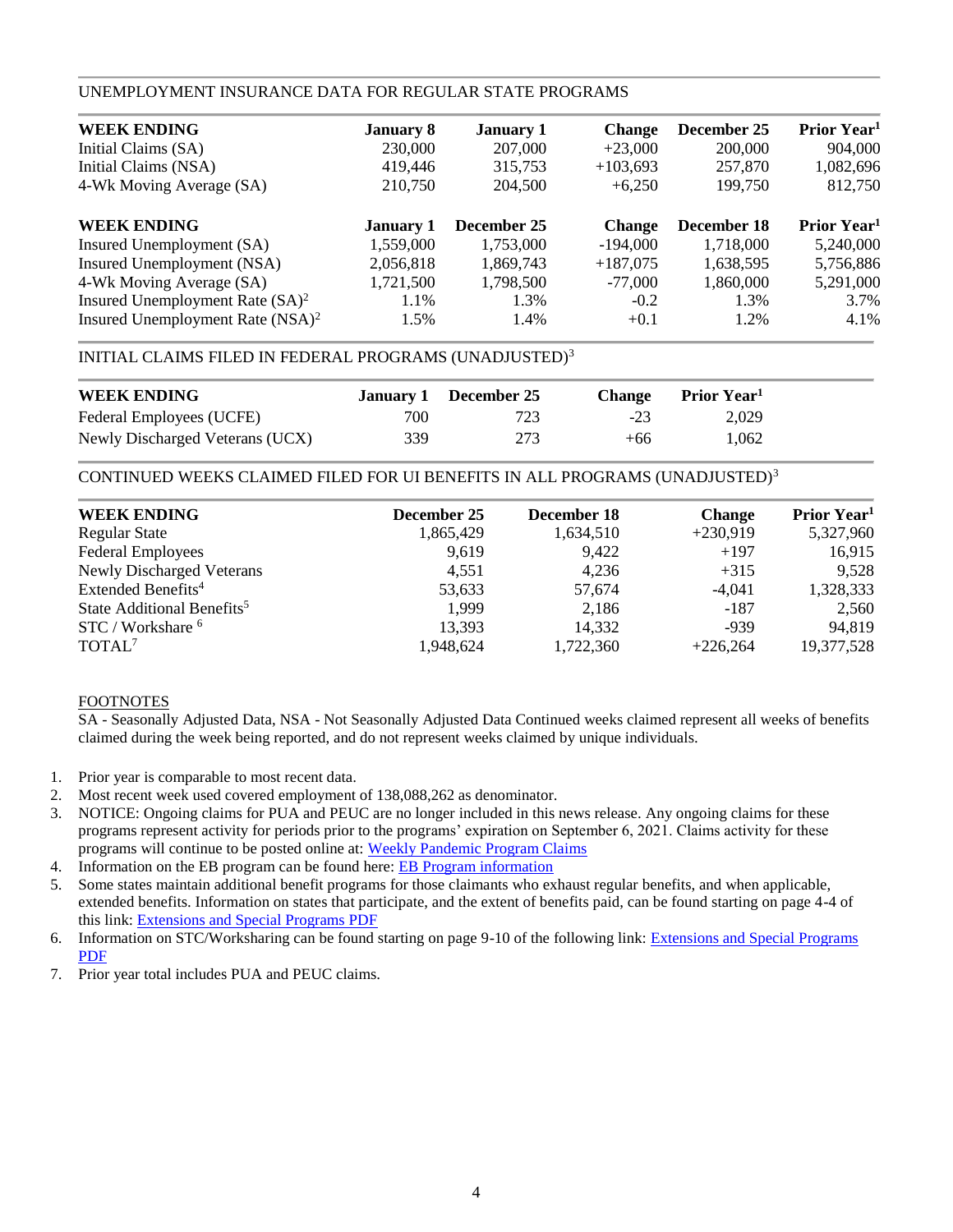# Advance State Claims - Not Seasonally Adjusted

|                      |         | Initial Claims Filed During Week Ended January 8 |              |           | Insured Unemployment For Week Ended January 1 |                |
|----------------------|---------|--------------------------------------------------|--------------|-----------|-----------------------------------------------|----------------|
| <b>STATE</b>         | Advance | Prior Wk                                         | Change       | Advance   | Prior Wk                                      | Change         |
| Alabama              | 5,211   | 2,831                                            | 2,380        | 6,000     | 6,241                                         | $-241$         |
| Alaska               | 1,645   | 1,055                                            | 590          | 8,805     | 8,936                                         | $-131$         |
| Arizona              | 3,159   | 2,141                                            | 1,018        | 12,156    | 13,157                                        | $-1,001$       |
| Arkansas             | 1,751   | 1,716                                            | 35           | 11,170    | 10,240                                        | 930            |
| California           | 62,969  | 50,174                                           | 12,795       | 403,969   | 392,792                                       | 11,177         |
| Colorado             | 3,360   | 2,208                                            | 1,152        | 20,435    | 19,240                                        | 1,195          |
| Connecticut          | 7,811   | 9,322                                            | $-1,511$     | 37,912    | 30,396                                        | 7,516          |
| Delaware             | 778     | 725                                              | 53           | 5,419     | 4,139                                         | 1,280          |
|                      |         | 1,510                                            |              |           |                                               |                |
| District of Columbia | 2,785   |                                                  | 1,275        | 6,159     | 5,945                                         | 214            |
| Florida              | 9,705   | 4,299                                            | 5,406        | 45,438    | 43,165                                        | 2,273          |
| Georgia              | 6,867   | 5,727                                            | 1,140        | 35,442    | 35,034                                        | 408            |
| Hawaii               | 2,874   | 1,769                                            | 1,105        | 10,601    | 9,005                                         | 1,596          |
| Idaho                | 2,480   | 2,434                                            | 46           | 8,508     | 7,341                                         | 1,167          |
| Illinois             | 16,700  | 14,209                                           | 2,491        | 114,974   | 124,546                                       | $-9,572$       |
| Indiana              | 12,210  | 6,452                                            | 5,758        | 32,948    | 29,757                                        | 3,191          |
| Iowa                 | 5,289   | 4,773                                            | 516          | 24,907    | 19,181                                        | 5,726          |
| Kansas               | 3,033   | 1,450                                            | 1,583        | 6,710     | 5,771                                         | 939            |
| Kentucky             | 11,219  | 2,769                                            | 8,450        | 43,652    | 10,350                                        | 33,302         |
| Louisiana            | 2,616   | 1,633                                            | 983          | 15,149    | 17,041                                        | $-1,892$       |
| Maine                | 1,582   | 1,413                                            | 169          | 7,447     | 7,042                                         | 405            |
| Maryland             | 4,001   | 3,710                                            | 291          | 23,085    | 22,095                                        | 990            |
| Massachusetts        | 11,373  | 13,616                                           | $-2,243$     | 76,075    | 67,896                                        | 8,179          |
| Michigan             | 18,177  | 19,191                                           | $-1,014$     | 57,217    | 60,283                                        | $-3,066$       |
| Minnesota            | 10,134  | 8,094                                            | 2,040        | 78,702    | 68,446                                        | 10,256         |
| Mississippi          | 1,604   | 1,428                                            | 176          | 5,418     | 6,240                                         | $-822$         |
| Missouri             | 12,070  | 4,817                                            | 7,253        | 25,219    | 19,387                                        | 5,832          |
| Montana              | 2,231   | 1,667                                            | 564          | 9,401     | 7,647                                         | 1,754          |
| Nebraska             | 1,631   | 1,630                                            | $\mathbf{1}$ | 5,743     | 4,693                                         | 1,050          |
| Nevada               | 3,558   | 2,655                                            | 903          | 20,118    | 21,273                                        | $-1,155$       |
| New Hampshire        | 623     | 1,056                                            | $-433$       | 3,461     | 2,917                                         | 544            |
| New Jersey           | 16,271  | 15,552                                           | 719          | 100,081   | 87,865                                        | 12,216         |
| New Mexico           | 1,313   | 1,498                                            | $-185$       | 11,033    | 11,092                                        | $-59$          |
| New York             | 37,222  | 26,470                                           | 10,752       | 219,781   | 193,159                                       | 26,622         |
| North Carolina       | 3,730   | 1,848                                            | 1,882        | 15,876    | 17,608                                        | $-1,732$       |
|                      |         |                                                  | 719          |           |                                               |                |
| North Dakota         | 1,585   | 866                                              |              | 5,508     | 4,506                                         | 1,002          |
| Ohio                 | 17,442  | 12,358                                           | 5,084        | 56,298    | 48,648                                        | 7,650          |
| Oklahoma             | 2,381   | 1,826                                            | 555          | 12,962    | 13,679                                        | $-717$         |
| Oregon               | 9,567   | 7,336                                            | 2,231        | 42,881    | 33,723                                        | 9,158          |
| Pennsylvania         | 20,091  | 18,197                                           | 1,894        | 99,896    | 85,667                                        | 14,229         |
| Puerto Rico*         | 1,310   | 780                                              | 530          | 12,483    | 11,213                                        | 1,270          |
| Rhode Island         | 1,548   | 1,978                                            | $-430$       | 11,198    | 8,981                                         | 2,217          |
| South Carolina       | 3,985   | 3,711                                            | 274          | 15,712    | 14,185                                        | 1,527          |
| South Dakota         | 518     | 429                                              | 89           | 2,519     | 2,111                                         | 408            |
| Tennessee            | 9,379   | 4,092                                            | 5,287        | 17,150    | 15,911                                        | 1,239          |
| Texas                | 22,802  | 13,400                                           | 9,402        | 115,679   | 114,202                                       | 1,477          |
| Utah                 | 8,102   | 1,670                                            | 6,432        | 8,873     | 8,041                                         | 832            |
| Vermont              | 894     | 995                                              | $-101$       | 4,495     | 3,661                                         | 834            |
| Virgin Islands       | 35      | 40                                               | $-5$         | 568       | 568                                           | $\overline{0}$ |
| Virginia             | 2,671   | 1,813                                            | 858          | 8,697     | 11,262                                        | $-2,565$       |
| Washington           | 11,491  | 11,814                                           | $-323$       | 71,354    | 54,298                                        | 17,056         |
| West Virginia        | 2,055   | 1,010                                            | 1,045        | 10,071    | 8,114                                         | 1,957          |
| Wisconsin            | 14,700  | 11,019                                           | 3,681        | 48,538    | 38,815                                        | 9,723          |
| Wyoming              | 908     | 577                                              | 331          | 2,925     | 2,238                                         | 687            |
| <b>US</b> Total      | 419,446 | 315,753                                          | 103,693      | 2,056,818 | 1,869,743                                     | 187,075        |
|                      |         |                                                  |              |           |                                               |                |

Note: Advance claims are not directly comparable to claims reported in prior weeks. Advance claims are reported by the state liable for paying the unemployment compensation, whereas previous weeks reported claims reflect claimants by state of residence. In addition, claims reported as "workshare equivalent" in the previous week are added to the advance claims as a proxy for the current week's "workshare equivalent" activity.

\*Denotes OUI estimate.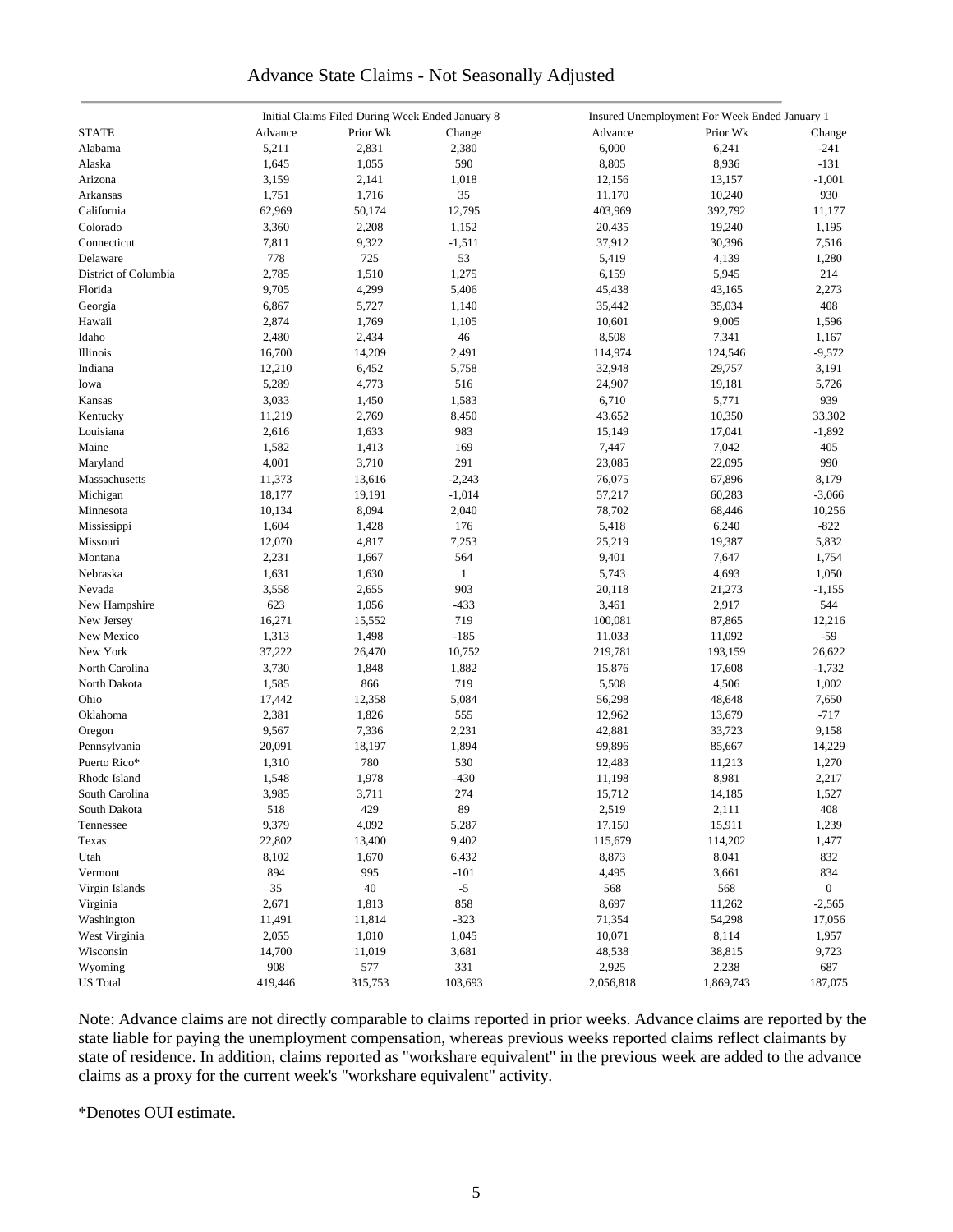# Seasonally Adjusted US Weekly UI Claims (in thousands)

| Change             |                |                      |         |                |                      |          |            |
|--------------------|----------------|----------------------|---------|----------------|----------------------|----------|------------|
|                    | <b>Initial</b> | from<br><b>Prior</b> | 4-Week  | <b>Insured</b> | from<br><b>Prior</b> | 4-Week   |            |
| <b>Week Ending</b> | <b>Claims</b>  | Week                 | Average | Unemployment   | Week                 | Average  | <b>IUR</b> |
| January 2, 2021    | 781            | 18                   | 805.00  | 5,240          | 60                   | 5,291.00 | 3.7        |
| January 9, 2021    | 904            | 123                  | 812.75  | 5,061          | $-179$               | 5,198.00 | 3.6        |
| January 16, 2021   | 886            | $-18$                | 833.50  | 4,878          | $-183$               | 5,089.75 | 3.4        |
| January 23, 2021   | 836            | $-50$                | 851.75  | 4,791          | $-87$                | 4,992.50 | 3.4        |
| January 30, 2021   | 837            | $\mathbf{1}$         | 865.75  | 4,655          | $-136$               | 4,846.25 | 3.3        |
| February 6, 2021   | 863            | 26                   | 855.50  | 4,592          | $-63$                | 4,729.00 | 3.2        |
| February 13, 2021  | 847            | $-16$                | 845.75  | 4,469          | $-123$               | 4,626.75 | 3.1        |
| February 20, 2021  | 747            | $-100$               | 823.50  | 4,383          | $-86$                | 4,524.75 | 3.1        |
| February 27, 2021  | 761            | 14                   | 804.50  | 4,157          | $-226$               | 4,400.25 | 2.9        |
| March 6, 2021      | 734            | $-27$                | 772.25  | 4,123          | $-34$                | 4,283.00 | 2.9        |
| March 13, 2021     | 765            | 31                   | 751.75  | 3,841          | $-282$               | 4,126.00 | 2.7        |
| March 20, 2021     | 658            | $-107$               | 729.50  | 3,753          | $-88$                | 3,968.50 | 2.6        |
| March 27, 2021     | 729            | 71                   | 721.50  | 3,717          | $-36$                | 3,858.50 | 2.6        |
| April 3, 2021      | 742            | 13                   | 723.50  | 3,708          | $-9$                 | 3,754.75 | 2.7        |
| April 10, 2021     | 586            | $-156$               | 678.75  | 3,652          | $-56$                | 3,707.50 | 2.6        |
| April 17, 2021     | 566            | $-20$                | 655.75  | 3,653          | $\mathbf{1}$         | 3,682.50 | 2.6        |
|                    | 590            | 24                   | 621.00  | 3,680          | 27                   |          | 2.6        |
| April 24, 2021     | 507            | $-83$                | 562.25  | 3,640          |                      | 3,673.25 | 2.6        |
| May 1, 2021        |                |                      |         |                | $-40$                | 3,656.25 |            |
| May 8, 2021        | 478            | $-29$                | 535.25  | 3,738          | 98                   | 3,677.75 | 2.7        |
| May 15, 2021       | 444            | $-34$                | 504.75  | 3,611          | $-127$               | 3,667.25 | 2.6        |
| May 22, 2021       | 405            | $-39$                | 458.50  | 3,769          | 158                  | 3,689.50 | 2.7        |
| May 29, 2021       | 388            | $-17$                | 428.75  | 3,517          | $-252$               | 3,658.75 | 2.5        |
| June 5, 2021       | 374            | $-14$                | 402.75  | 3,528          | $11\,$               | 3,606.25 | 2.5        |
| June 12, 2021      | 418            | 44                   | 396.25  | 3,412          | $-116$               | 3,556.50 | 2.5        |
| June 19, 2021      | 416            | $-2$                 | 399.00  | 3,484          | 72                   | 3,485.25 | 2.5        |
| June 26, 2021      | 368            | $-48$                | 394.00  | 3,367          | $-117$               | 3,447.75 | 2.4        |
| July 3, 2021       | 386            | 18                   | 397.00  | 3,265          | $-102$               | 3,382.00 | 2.4        |
| July 10, 2021      | 368            | $-18$                | 384.50  | 3,262          | $-3$                 | 3,344.50 | 2.4        |
| July 17, 2021      | 424            | 56                   | 386.50  | 3,296          | 34                   | 3,297.50 | 2.4        |
| July 24, 2021      | 399            | $-25$                | 394.25  | 2,980          | $-316$               | 3,200.75 | 2.2        |
| July 31, 2021      | 387            | $-12$                | 394.50  | 2,899          | $-81$                | 3,109.25 | 2.1        |
| August 7, 2021     | 377            | $-10$                | 396.75  | 2,865          | $-34$                | 3,010.00 | 2.1        |
| August 14, 2021    | 349            | $-28$                | 378.00  | 2,908          | 43                   | 2,913.00 | 2.1        |
| August 21, 2021    | 354            | $\sqrt{5}$           | 366.75  | 2,805          | $-103$               | 2,869.25 | $2.0\,$    |
| August 28, 2021    | 345            | $-9$                 | 356.25  | 2,852          | 47                   | 2,857.50 | 2.1        |
| September 4, 2021  | 312            | $-33$                | 340.00  | 2,715          | $-137$               | 2,820.00 | $2.0\,$    |
| September 11, 2021 | 335            | 23                   | 336.50  | 2,820          | 105                  | 2,798.00 | 2.1        |
| September 18, 2021 | 351            | 16                   | 335.75  | 2,811          | $-9$                 | 2,799.50 | 2.1        |
| September 25, 2021 | 364            | 13                   | 340.50  | 2,727          | $-84$                | 2,768.25 | $2.0\,$    |
| October 2, 2021    | 329            | $-35$                | 344.75  | 2,603          | $-124$               | 2,740.25 | 1.9        |
| October 9, 2021    | 296            | $-33$                | 335.00  | 2,480          | $-123$               | 2,655.25 | 1.8        |
| October 16, 2021   | 291            | $-5$                 | 320.00  | 2,239          | $-241$               | 2,512.25 | 1.7        |
| October 23, 2021   | 283            | $\mbox{-}8$          | 299.75  | 2,101          | $-138$               | 2,355.75 | 1.6        |
| October 30, 2021   | 271            | $-12$                | 285.25  | 2,209          | 108                  | 2,257.25 | 1.6        |
| November 6, 2021   | 269            | $-2$                 | 278.50  | 2,109          | $-100$               | 2,164.50 | 1.6        |
| November 13, 2021  | 270            | 1                    | 273.25  | 2,055          | $-54$                | 2,118.50 | 1.5        |
| November 20, 2021  | 194            | $-76$                | 251.00  | 1,954          | $-101$               | 2,081.75 | 1.4        |
| November 27, 2021  | 227            | 33                   | 240.00  | 1,999          | 45                   | 2,029.25 | 1.5        |
| December 4, 2021   | 188            | $-39$                | 219.75  | 1,867          | $-132$               | 1,968.75 | 1.4        |
| December 11, 2021  | 205            | 17                   | 203.50  | 1,856          | $-11$                | 1,919.00 | 1.4        |
| December 18, 2021  | 206            | 1                    | 206.50  | 1,718          | $-138$               | 1,860.00 | 1.3        |
| December 25, 2021  | 200            | $-6$                 | 199.75  | 1,753          | 35                   | 1,798.50 | 1.3        |
| January 1, 2022    | 207            | $\tau$               | 204.50  | 1,559          | $-194$               | 1,721.50 | $1.1\,$    |
| January 8, 2022    | 230            | 23                   | 210.75  |                |                      |          |            |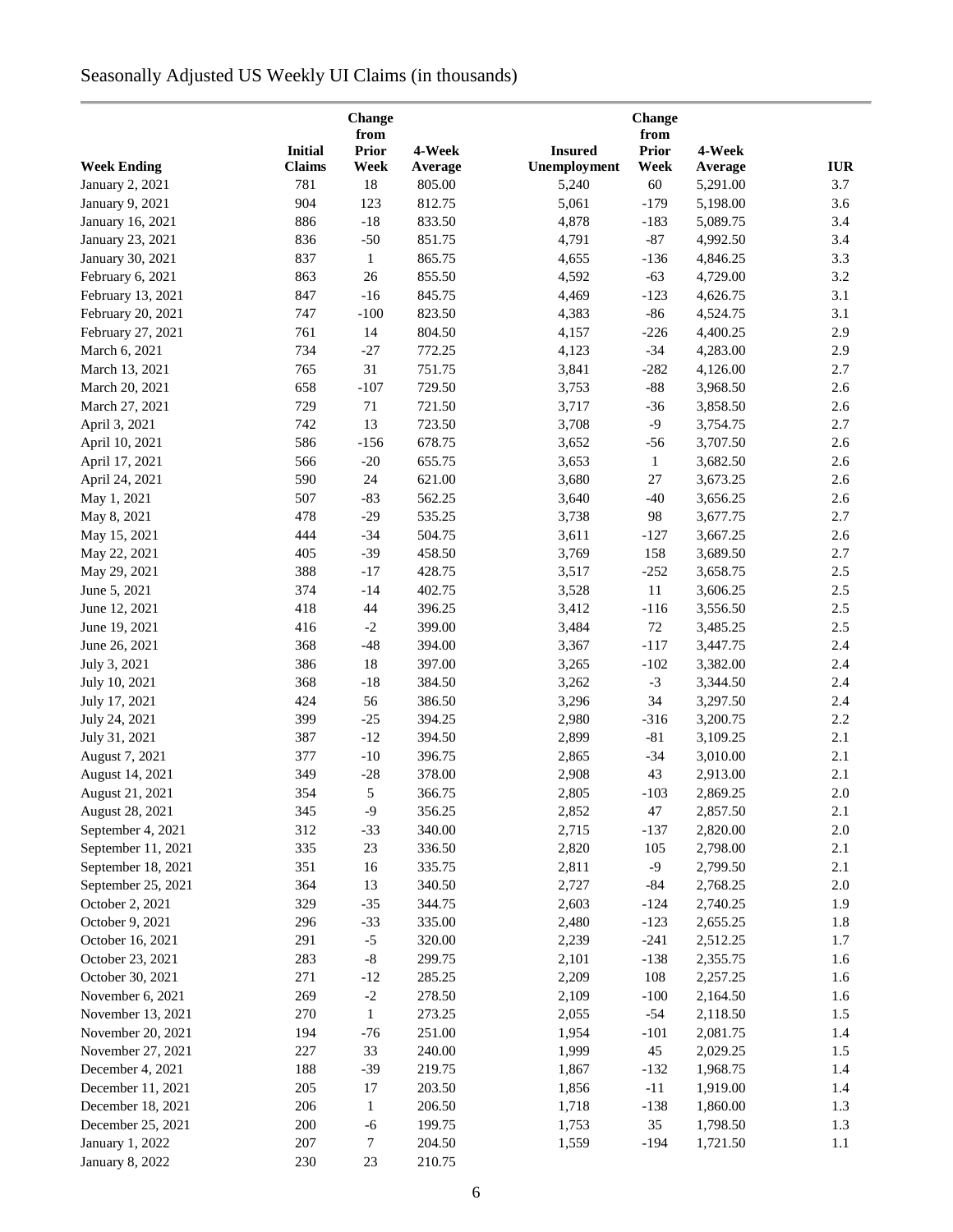|                      | EB Claims Filed During Weeks Ended: |                  |                  |  |  |  |  |
|----------------------|-------------------------------------|------------------|------------------|--|--|--|--|
| <b>STATE</b>         | December 25                         | December 18      | Change           |  |  |  |  |
| Alabama              | $\boldsymbol{0}$                    | $\mathbf{0}$     | $\boldsymbol{0}$ |  |  |  |  |
| Alaska               | $\mathfrak{2}$                      | 54               | $-52$            |  |  |  |  |
| Arizona              | 6                                   | 27               | $-21$            |  |  |  |  |
| Arkansas             | $\mathbf{0}$                        | $\mathfrak{2}$   | $-2$             |  |  |  |  |
| California           | 2,346                               | 2,385            | $-39$            |  |  |  |  |
| Colorado             | 48                                  | 10               | 38               |  |  |  |  |
| Connecticut          | 6,896                               | 6,896            | $\boldsymbol{0}$ |  |  |  |  |
| Delaware             | $\boldsymbol{0}$                    | $\boldsymbol{0}$ | $\boldsymbol{0}$ |  |  |  |  |
| District of Columbia | $\mathbf{1}$                        | $\boldsymbol{0}$ | $\mathbf{1}$     |  |  |  |  |
| Florida              | 109                                 | 106              | 3                |  |  |  |  |
| Georgia              | $\boldsymbol{0}$                    | $\boldsymbol{0}$ | $\boldsymbol{0}$ |  |  |  |  |
| Hawaii               | $\boldsymbol{0}$                    | $\boldsymbol{0}$ | $\boldsymbol{0}$ |  |  |  |  |
| Idaho                | $\mathbf{1}$                        | $\boldsymbol{0}$ | $\mathbf{1}$     |  |  |  |  |
| Illinois             | 28                                  | 34               | -6               |  |  |  |  |
| Indiana              | 3                                   | $\boldsymbol{0}$ | 3                |  |  |  |  |
| Iowa                 | $\mathbf{1}$                        | 3                | $-2$             |  |  |  |  |
| Kansas               | $\tau$                              | $\boldsymbol{0}$ | $\overline{7}$   |  |  |  |  |
| Kentucky             | $\boldsymbol{0}$                    | $\boldsymbol{0}$ | $\boldsymbol{0}$ |  |  |  |  |
| Louisiana            | $\mathfrak{Z}$                      | 5                | $-2$             |  |  |  |  |
|                      | 10                                  | $\,$ 8 $\,$      | $\overline{c}$   |  |  |  |  |
| Maine                |                                     |                  |                  |  |  |  |  |
| Maryland             | 19                                  | 13               | 6                |  |  |  |  |
| Massachusetts        | $\boldsymbol{0}$                    | $\boldsymbol{0}$ | $\boldsymbol{0}$ |  |  |  |  |
| Michigan             | 11                                  | $\,$ 8 $\,$      | 3                |  |  |  |  |
| Minnesota            | $\boldsymbol{0}$                    | $\boldsymbol{0}$ | $\boldsymbol{0}$ |  |  |  |  |
| Mississippi          | 8                                   | $\boldsymbol{7}$ | $\mathbf{1}$     |  |  |  |  |
| Missouri             | $\overline{4}$                      | 3                | $\mathbf{1}$     |  |  |  |  |
| Montana              | $\mathbf{1}$                        | $\mathbf{1}$     | $\boldsymbol{0}$ |  |  |  |  |
| Nebraska             | $\boldsymbol{0}$                    | $\boldsymbol{0}$ | $\boldsymbol{0}$ |  |  |  |  |
| Nevada               | 11                                  | 3                | $\,$ 8 $\,$      |  |  |  |  |
| New Hampshire        | 5                                   | $\sqrt{6}$       | $-1$             |  |  |  |  |
| New Jersey           | 40,141                              | 43,764           | $-3,623$         |  |  |  |  |
| New Mexico           | 3,405                               | 3,724            | $-319$           |  |  |  |  |
| New York             | 85                                  | 175              | $-90$            |  |  |  |  |
| North Carolina       | 29                                  | 18               | 11               |  |  |  |  |
| North Dakota         | $\boldsymbol{0}$                    | $\boldsymbol{0}$ | $\boldsymbol{0}$ |  |  |  |  |
| Ohio                 | 33                                  | 27               | 6                |  |  |  |  |
| Oklahoma             | $\boldsymbol{0}$                    | $\boldsymbol{0}$ | $\boldsymbol{0}$ |  |  |  |  |
| Oregon               | $\overline{4}$                      | 3                | $\mathbf{1}$     |  |  |  |  |
| Pennsylvania         | 72                                  | 89               | $-17$            |  |  |  |  |
| Puerto Rico          | 37                                  | 32               | $\sqrt{5}$       |  |  |  |  |
| Rhode Island         | 8                                   | 5                | 3                |  |  |  |  |
| South Carolina       | 11                                  | 14               | $-3$             |  |  |  |  |
| South Dakota         | $\boldsymbol{0}$                    | $\boldsymbol{0}$ | $\boldsymbol{0}$ |  |  |  |  |
| Tennessee            | $\boldsymbol{0}$                    | $\sqrt{6}$       | -6               |  |  |  |  |
| Texas                | 221                                 | 219              | $\sqrt{2}$       |  |  |  |  |
| Utah                 | $\boldsymbol{0}$                    | $\boldsymbol{0}$ | $\boldsymbol{0}$ |  |  |  |  |
| Vermont              | $\overline{4}$                      | $\mathbf{1}$     | 3                |  |  |  |  |
| Virgin Islands       | $\mathbf{1}$                        | $\boldsymbol{0}$ | $\mathbf{1}$     |  |  |  |  |
| Virginia             | $\boldsymbol{0}$                    | $\mathbf{1}$     | $-1$             |  |  |  |  |
| Washington           | $\boldsymbol{0}$                    | $\boldsymbol{0}$ | $\boldsymbol{0}$ |  |  |  |  |
| West Virginia        | $\mathfrak{Z}$                      | $\mathfrak{Z}$   | $\boldsymbol{0}$ |  |  |  |  |
| Wisconsin            | 58                                  | 21               | 37               |  |  |  |  |
| Wyoming              | $\,1$                               | $\mathbf{1}$     | $\boldsymbol{0}$ |  |  |  |  |
| <b>US</b> Total      | 53,633                              | 57,674           | $-4,041$         |  |  |  |  |
|                      |                                     |                  |                  |  |  |  |  |

# Extended Benefits (EB) Continued Claims - Not Seasonally Adjusted

Note: Information on the EB program can be found here: [EB Program information](https://oui.doleta.gov/unemploy/extenben.asp)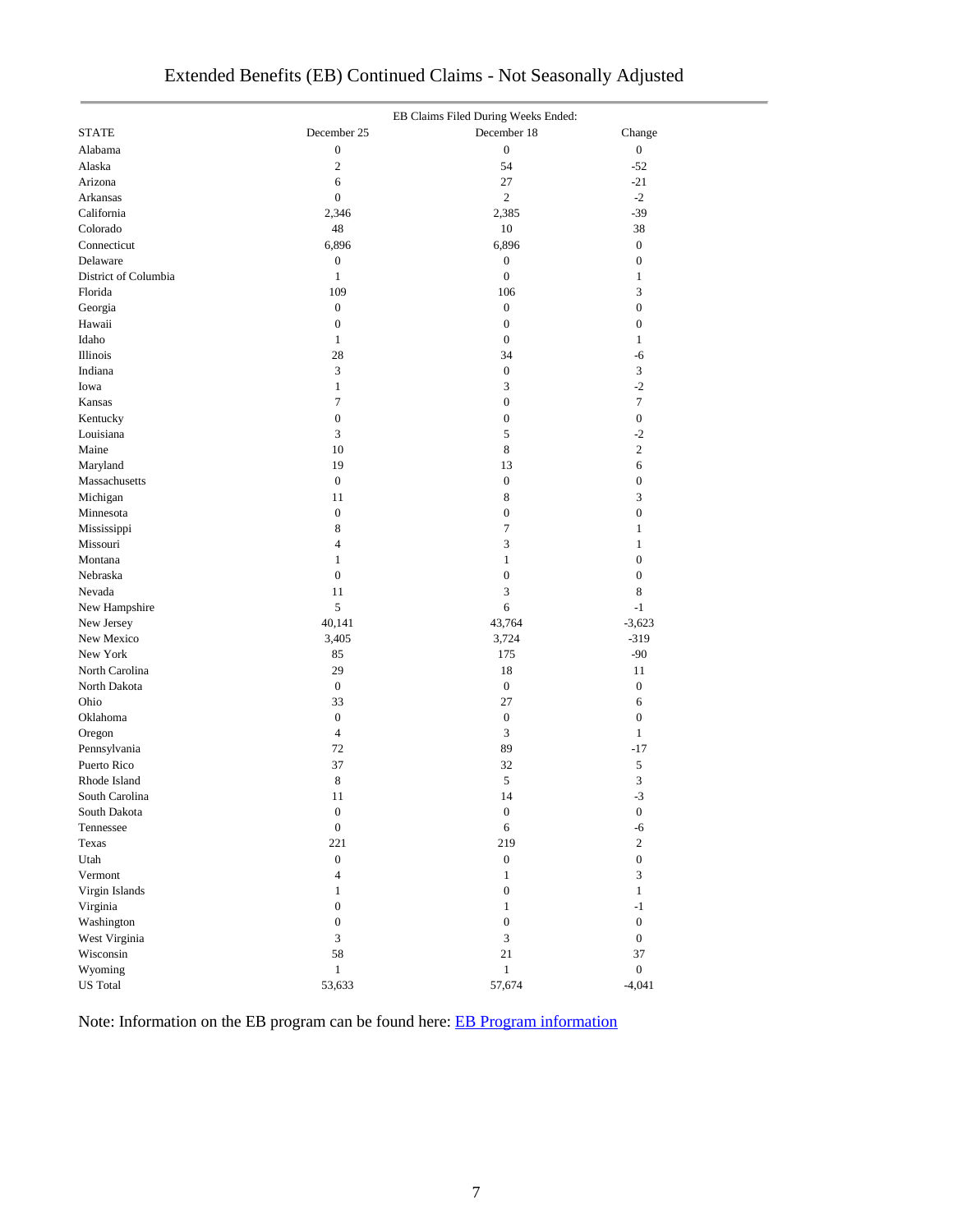#### INITIAL CLAIMS FILED DURING WEEK ENDED JANUARY 1

INSURED UNEMPLOYMENT FOR WEEK ENDED DECEMBER 25

|                      |                |          |                                   |                   |                          |               |         |          |                                   |                                    |                  | ALL PROGRAMS                        |
|----------------------|----------------|----------|-----------------------------------|-------------------|--------------------------|---------------|---------|----------|-----------------------------------|------------------------------------|------------------|-------------------------------------|
|                      |                | LAST     | <b>CHANGE FROM</b><br><b>YEAR</b> |                   |                          |               |         | LAST     | <b>CHANGE FROM</b><br><b>YEAR</b> |                                    |                  | <b>EXCLUDING</b><br><b>RAILROAD</b> |
| <b>STATE NAME</b>    | <b>STATE</b>   | WEEK     | AGO                               | UCFE <sup>1</sup> | UCX <sup>1</sup>         | <b>STATE</b>  | $(%)^2$ | WEEK     | AGO                               | UCFE <sup>1</sup> UCX <sup>1</sup> |                  | <b>RETIREMENT</b>                   |
| Alabama              | 2,831          | 315      | $-8,155$                          | 5                 | $\boldsymbol{2}$         | 6,241         | 0.3     | 771      | $-17,400$                         | 30                                 | 19               | 6,290                               |
| Alaska               | 1,055          | $-79$    | $-1,892$                          | 11                | $\boldsymbol{0}$         | 8,936         | 3.2     | 464      | $-11,128$                         | 175                                | 10               | 9,121                               |
| Arizona              | 2,141          | 291      | $-5,851$                          | 10                | 1                        | 13,157        | 0.5     | 852      | $-58,744$                         | 172                                | 37               | 13,366                              |
| Arkansas             | 1,716          | $-55$    | $-2,684$                          | $\mathbf{1}$      | $\mathbf{1}$             | 10,240        | 0.9     | 1,589    | $-12,766$                         | 50                                 | 20               | 10,310                              |
| California           | 50,174         | 1,323    | $-110,815$                        | 191               | 56                       | 392,792       | 2.5     | 39,077   | -483,823                          | 1,849                              | 929              | 395,570                             |
| Colorado             | 2,208          | 525      | $-23,026$                         | 6                 | 6                        | 19,240        | 0.8     | 1,554    | $-90,795$                         | 260                                | 165              | 19,665                              |
| Connecticut          | 9,322          | 6,020    | 12                                | 6                 | 8                        | 30,396        | 2.0     | 5,844    | $-48,177$                         | 50                                 | 44               | 30,490                              |
| Delaware             | 725            | 241      | $-1,953$                          | 1                 | 3                        | 4,139         | 1.0     | 118      | $-9,423$                          | 38                                 | 7                | 4,184                               |
| District of Columbia | 1,510          | $-73$    | $-140$                            | 5                 | $\boldsymbol{0}$         | 5,945         | 1.2     | 154      | $-20,805$                         | 117                                | $\overline{c}$   | 6,064                               |
| Florida              | 4,299          | 55       | $-20,398$                         | 12                | 17                       | 43,165        | 0.5     | 1,969    | $-86,410$                         | 180                                | 189              | 43,534                              |
| Georgia              | 5,727          | 3,022    | $-25,731$                         | 23                | 15                       | 35,034        | 0.8     | 9,883    | $-136,980$                        | 273                                | 125              | 35,432                              |
| Hawaii               | 1,769          | 375      | $-2,215$                          | $\overline{4}$    | 6                        | 9,005         | 1.8     | 707      | $-20,267$                         | 69                                 | 46               | 9,120                               |
| Idaho                | 2,434          | 452      | $-2,178$                          | 26                | $\boldsymbol{0}$         | 7,341         | 1.0     | 1,292    | $-5,997$                          | 303                                | $\overline{4}$   | 7,648                               |
| Illinois             | 14,209         | 271      | $-31,178$                         | 11                | 1                        | 124,546       | 2.3     | 23,525   | $-205,957$                        | 402                                | 133              | 125,081                             |
| Indiana              | 6,452          | 253      | $-8,344$                          | $\overline{4}$    | $\overline{4}$           | 29,757        | 1.0     | 3,671    | $-50,746$                         | 123                                | 41               | 29,921                              |
| Iowa                 | 4,773          | 1,190    | $-3,082$                          | 3                 | $\boldsymbol{2}$         | 19,181        | 1.3     | 3,928    | $-23,984$                         | 40                                 | 20               | 19,241                              |
| Kansas               | 1,450          | 82       | $-21,540$                         | $\mathfrak{2}$    | $\boldsymbol{0}$         | 5,771         | 0.4     | 658      | $-72,956$                         | 32                                 | 16               | 5,819                               |
| Kentucky             | 2,769          | 373      | $-14,172$                         | $\mathbf{0}$      | $\boldsymbol{0}$         | 10,350        | 0.6     | 232      | $-30,087$                         | 29                                 | 32               | 10,411                              |
| Louisiana            | 1,633          | 10       | $-23,732$                         | $\mathbf{1}$      | $\boldsymbol{2}$         | 17,041        | 1.0     | 603      | $-47,363$                         | 45                                 | 17               | 17,103                              |
| Maine                | 1,413          | 215      | $-2,527$                          | $\mathbf{1}$      | $\boldsymbol{0}$         | 7,042         | 1.3     | 969      | $-8,626$                          | 25                                 | 4                | 7,071                               |
| Maryland             | 3,710          | 533      | $-7,831$                          | 11                | $\boldsymbol{0}$         | 22,095        | 0.9     | 253      | $-57,213$                         | 184                                | 65               | 22,344                              |
| Massachusetts        | 13,616         | 3,733    | $-12,754$                         | 14                | 8                        | 67,896        | 2.1     | 7,829    | $-105,887$                        | 154                                | 81               | 68,131                              |
| Michigan             | 19,191         | 3,923    | $-11,265$                         | 7                 | 8                        | 60,283        | 1.6     | 11,299   | $-144,849$                        | 133                                | 42               | 60,458                              |
| Minnesota            | 8,094          | 222      | $-9,388$                          | $\mathbf{1}$      | 7                        | 68,446        | 2.6     | 9,316    | -79,989                           | 160                                | 70               | 68,676                              |
| Mississippi          | 1,428          | 350      | $-4,932$                          | $\mathfrak{2}$    | $\boldsymbol{0}$         | 6,240         | 0.6     | 750      | $-23,945$                         | 51                                 | 9                | 6,300                               |
| Missouri             | 4,817          | $-1,086$ | $-11,846$                         | $\mathbf{1}$      | $\overline{4}$           | 19,387        | 0.7     | 738      | $-30,439$                         | 87                                 | 16               | 19,490                              |
| Montana              | 1,667          | 79       | $-1,986$                          | 41                | $\overline{\mathcal{A}}$ | 7,647         | 1.7     | 877      | $-10,183$                         | 560                                | 15               | 8,222                               |
| Nebraska             | 1,630          | 335      | $-2,000$                          | $\bf{0}$          | 1                        | 4,693         | 0.5     | 665      | $-9,470$                          | 16                                 | 3                | 4,712                               |
| Nevada               | 2,655          | 386      | $-5,806$                          | 6                 | $\boldsymbol{0}$         | 21,273        | 1.8     | 370      | $-56,110$                         | 140                                | 38               | 21,451                              |
| New Hampshire        | 1,056          | 382      | $-3,876$                          | $\mathbf{1}$      | 5                        | 2,917         | 0.5     | 216      | $-21,420$                         | 10                                 | $\mathbf{1}$     | 2,928                               |
| New Jersey           | 15,552         | 3,254    | $-5,436$                          | 10                | 18                       | 87,865        | 2.4     | 4,078    | $-53,345$                         | 263                                | 190              | 88,318                              |
| New Mexico           | 1,498          | $-101$   | $-2,583$                          | 5                 | $\boldsymbol{2}$         | 11,092        | 1.5     | 541      | $-36,409$                         | 260                                | 32               | 11,384                              |
| New York             | 26,470         | 8,812    | $-30,447$                         | 24                | 9                        | 193,159       | 2.3     | 48,246   | $-210,014$                        | 433                                | 287              | 193,879                             |
| North Carolina       | 1,848          | $-75$    | $-11,483$                         | 4                 | $\sqrt{2}$               | 17,608        | 0.4     | 184      | $-71,622$                         | 79                                 | 98               | 17,785                              |
| North Dakota         | 866            | $-67$    | $-576$                            | $\mathfrak{2}$    | $\mathbf{1}$             | 4,506         | 1.2     | 803      | $-3,768$                          | 10                                 | $\boldsymbol{0}$ | 4,516                               |
| Ohio                 | 12,358         | 392      | $-17,368$                         | 10                | 13                       | 48,648        | 1.0     | 6,380    | $-122,379$                        | 73                                 | 112              | 48,833                              |
| Oklahoma             | 1,826          | 64       | $-4,233$                          | 12                | $\mathfrak{2}$           | 13,679        | 0.9     | 785      | $-28,478$                         | 61                                 | 50               | 13,790                              |
| Oregon               | 7,336          | 2,441    | $-5,474$                          | 50                | 8                        | 33,723        | 1.9     | 3,801    | $-54,265$                         | 661                                | 65               | 34,449                              |
| Pennsylvania         | 18,197         | 6,772    | -20,450                           | 24                | 8                        | 85,667        | 1.6     | 4,609    | $-286,087$                        | 272                                | 59               | 85,998                              |
| Puerto Rico          | 780            | $-329$   | $-459$                            | $\mathfrak{2}$    | 3                        | 11,213        | 1.4     | $-4,942$ | $-24,857$                         | 156                                | 37               | 11,406                              |
| Rhode Island         | 1,978          | $-288$   | $-3,634$                          | $\Omega$          | $\Omega$                 | 8,981         | 2.1     | 1,201    | $-11,939$                         | 36                                 | 24               | 9,041                               |
| South Carolina       | 3,711          | 2,576    | $-5,067$                          | 3                 | 9                        | 14,185        | 0.7     | 3,154    | $-32,448$                         | 33                                 | 43               | 14,261                              |
| South Dakota         | 429            | $-41$    | $-174$                            | 3                 | $\mathbf{1}$             | 2,111         | 0.5     | 393      | $-2,635$                          | 50                                 | $\mathbf{1}$     | 2,162                               |
| Tennessee            | 4,092          | $-674$   | $-12,839$                         | 7                 | $\boldsymbol{7}$         | 15,911        | 0.5     | 847      | $-39,904$                         | 38                                 | 20               | 15,969                              |
| Texas                | 13,400         | 2,164    | $-32,589$                         | 45                | 75                       | 114,202       | 1.0     | 12,497   | $-249,708$                        | 593                                | 994              | 115,789                             |
| Utah                 | 1,670          | 192      | $-1,305$                          | 32                | 4                        | 8,041         | 0.5     | 505      | $-7,644$                          | 230                                | 14               | 8,285                               |
| Vermont              | 995            | 191      | $-805$                            | $\boldsymbol{0}$  | $\boldsymbol{0}$         | 3,661         | 1.4     | 709      | $-8,533$                          | $\overline{\mathbf{c}}$            | $\boldsymbol{0}$ | 3,663                               |
| Virgin Islands       | 40             | $-1$     | 13                                | $\mathbf{1}$      | $\boldsymbol{0}$         | 568           | 1.6     | $-330$   | $-1,416$                          | $\boldsymbol{2}$                   | $\boldsymbol{0}$ | 570                                 |
| Virginia             | 1,813          | 609      | $-17,717$                         | $\mathfrak{2}$    | $\boldsymbol{0}$         | 11,262        | 0.3     | 6,358    | $-52,326$                         | 32                                 | 26               | 11,320                              |
| Washington           | 11,814         | 4,626    | $-19,037$                         | 37                | 12                       | 54,298        | 1.7     | 5,920    | $-135,709$                        | 359                                | 249              | 54,906                              |
| West Virginia        | 1,010          | 202      | $-1,418$                          | $\boldsymbol{2}$  | $\mathbf{1}$             | 8,114         | 1.3     | 703      | $-12,347$                         | 44                                 | 27               | 8,185                               |
| Wisconsin            | 11,019         | 3,483    | $-8,169$                          | 11                | 3                        | 38,815        | 1.5     | 4,234    | $-61,968$                         | 108                                | 18               | 38,941                              |
| Wyoming              | 577            | 18       | $-309$                            | 7                 | $\boldsymbol{0}$         | 2,238         | 0.9     | 299      | $-2,825$                          | 67                                 | 5                | 2,310                               |
| Totals               | 315,753 57,883 |          | $-582,844$                        | 700               | 339                      | 1,869,743 1.4 |         |          | 231,148 -3,492,565                | 9,619                              | 4,551            | 1,883,913                           |
|                      |                |          |                                   |                   |                          |               |         |          |                                   |                                    |                  |                                     |

Figures appearing in columns showing over-the-week changes reflect all revisions in data for prior week submitted by state agencies.

1. The Unemployment Compensation program for Federal Employees (UCFE) and the Unemployment Compensation for Ex-servicemembers (UCX) exclude claims filed jointly under other programs to avoid duplication.

2. Rate is not seasonally adjusted. The source of U.S. total covered employment is BLS.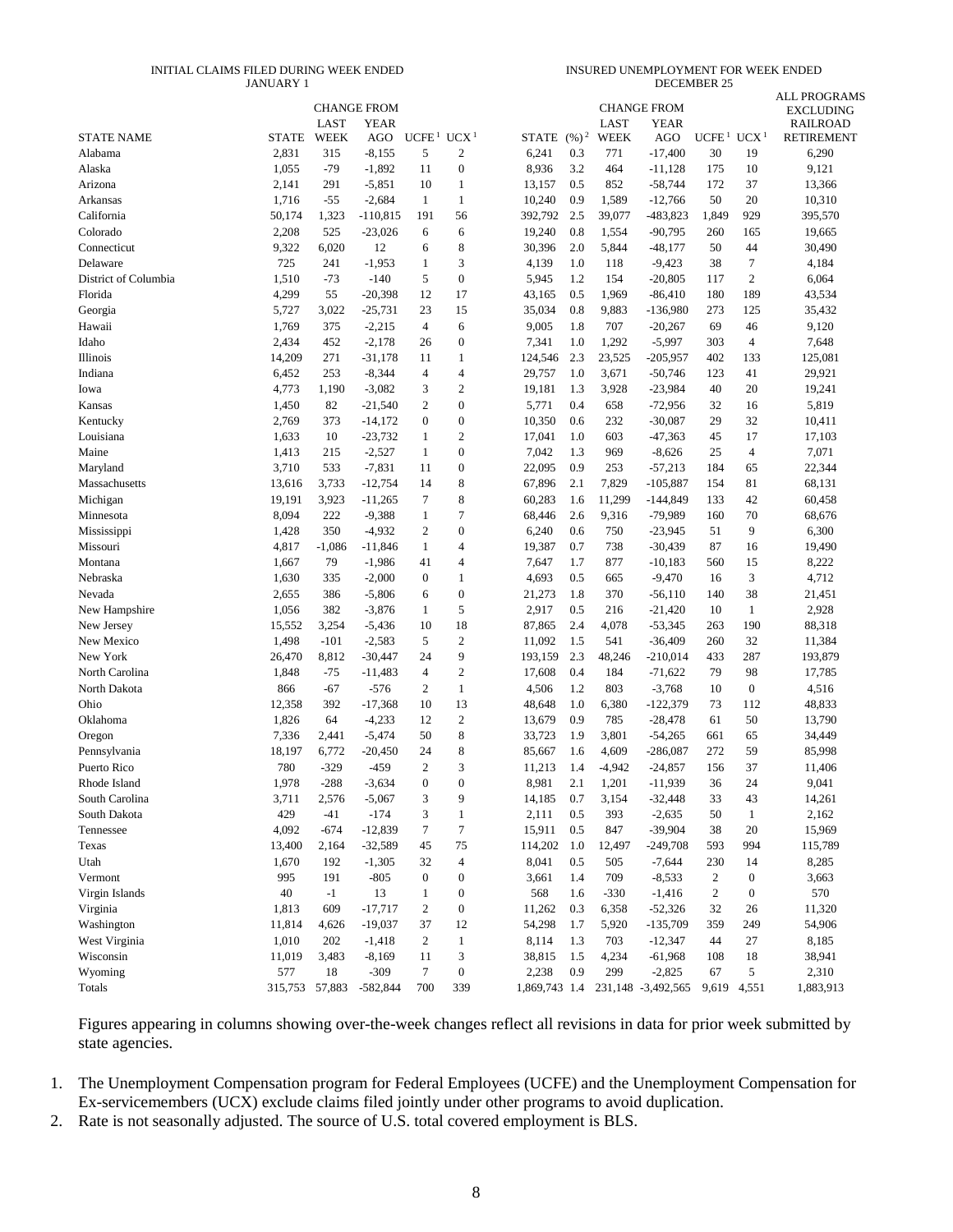# **UNADJUSTED INITIAL CLAIMS FOR WEEK ENDED JANUARY 1, 2022**

| <b>State</b> | <b>Change</b> | <b>State Supplied Comment</b>                                                                                                                                                                                     |
|--------------|---------------|-------------------------------------------------------------------------------------------------------------------------------------------------------------------------------------------------------------------|
| <b>NY</b>    | $+8,812$      | Layoffs in the construction, transportation and warehousing, and accommodation and food<br>services industries.                                                                                                   |
| PA           | $+6,772$      | Layoffs in the transportation and warehousing, construction, and accommodation and food<br>services industries.                                                                                                   |
| <b>CT</b>    | $+6,020$      | No comment.                                                                                                                                                                                                       |
| <b>WA</b>    | $+4,626$      | Layoffs in the mining, utilities, construction, manufacturing, and transportation and<br>warehousing industries.                                                                                                  |
| MI           | $+3,923$      | Layoffs in the automobile industry.                                                                                                                                                                               |
| MA           | $+3,733$      | No comment.                                                                                                                                                                                                       |
| WI           | $+3,483$      | Layoffs in the transportation and warehousing and construction industries.                                                                                                                                        |
| <b>NJ</b>    | $+3,254$      | No comment.                                                                                                                                                                                                       |
| GA           | $+3,022$      | Layoffs in the administrative and support and waste management and remediation services,<br>manufacturing, accommodation and food services, construction, transportation and<br>warehousing and trade industries. |
| <b>SC</b>    | $+2,576$      | Layoffs in the agriculture, forestry, fishing and hunting, utilities, construction, manufacturing,<br>and transportation and warehousing industries.                                                              |
| <b>OR</b>    | $+2,441$      | No comment.                                                                                                                                                                                                       |
| TX           | $+2,164$      | Layoffs in the manufacturing, retail trade, and professional, scientific, and technical services,<br>utilities, and other services industries.                                                                    |
| CA           | $+1,323$      | No comment.                                                                                                                                                                                                       |
| IA           | $+1,190$      | Layoffs in the construction and manufacturing industries.                                                                                                                                                         |

# STATES WITH AN INCREASE OF MORE THAN 1,000

# STATES WITH A DECREASE OF MORE THAN 1,000

| <b>State</b> | <b>Change</b> | <b>State Supplied Comment</b>                                                                       |
|--------------|---------------|-----------------------------------------------------------------------------------------------------|
| MO           | $-1,086$      | Fewer layoffs in the manufacturing, health care and social assistance, and retail trade industries. |